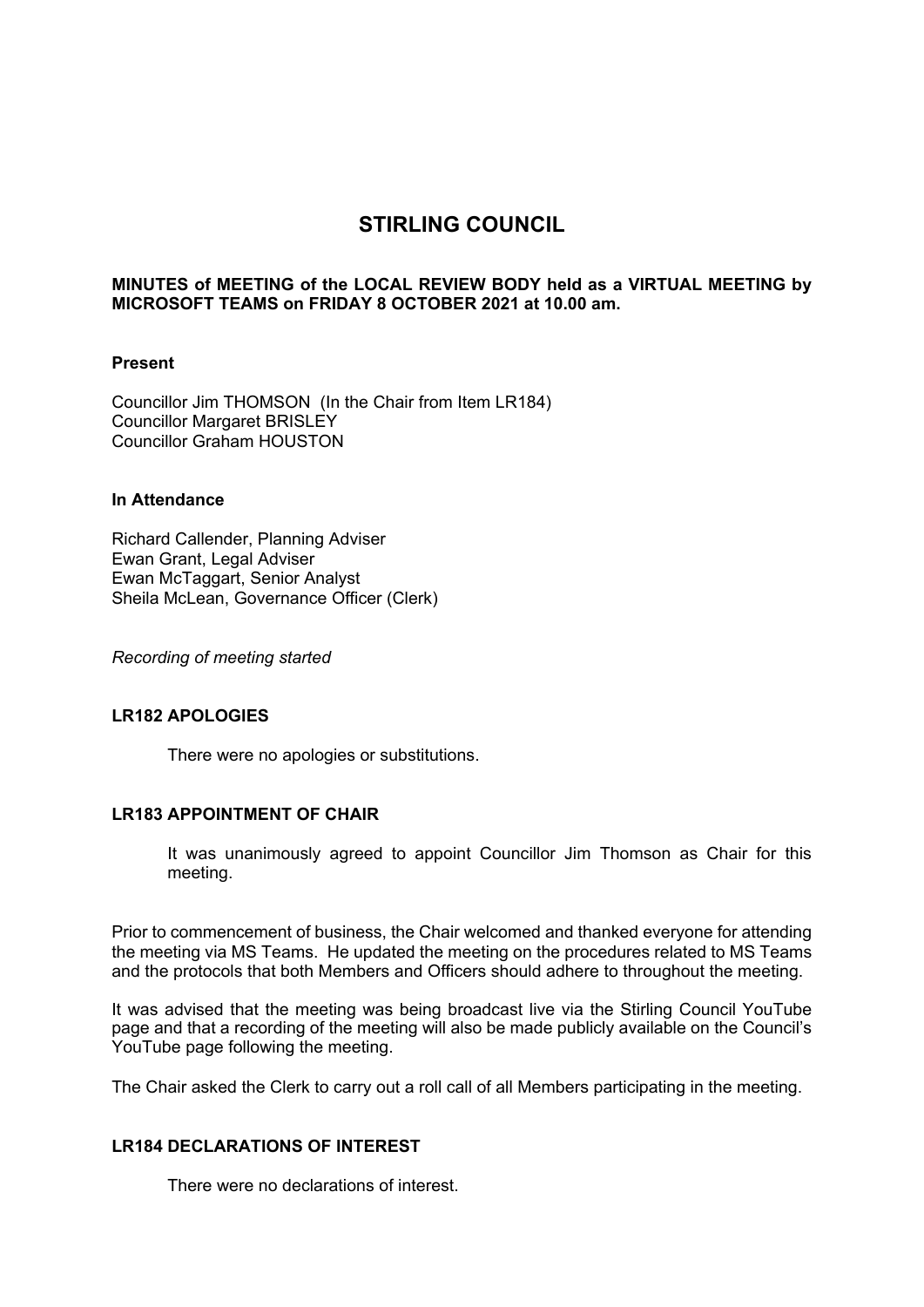# **LR185 APPLICATION FOR REVIEW**

# **ERECTION OF 4 DWELLINGHOUSES – LAND AT FORMER STOCKIEMUIR GUN SITE, BLANEFIELD – LEDCAMEROCH HOMES APPLICATION NO: 21/00191/FUL**

Members considered a Notice of Review submitted by the Applicant's Agent, seeking a review of the decision by the Appointed Officer of the Council to refuse planning permission for the erection of four dwellinghouses on land at the former Stockiemuir Gun Site, Blanefield.

The Planning Adviser described the proposal, the reasons for the Appointed Officer's decision and the grounds for the Notice of Review, and answered a number of questions from Members. He provided a visual presentation which included location details and photographs of the site.

In response to questions arising from the Applicant's response to further representations, the Planning Adviser confirmed that the officer recommendation to close the existing access was a planning matter and not a legal one.

### **Decision**

The Local Review Body agreed:-

- 1. that there was insufficient information before it to decide the matter without further procedure;
- 2. that a further written submission be submitted by Stirling Council's Transport Development Control Service setting out the rationale behind the recommendation that the existing access be closed and access to Queen's View and Wayside Cottage be provided via the vehicular access serving the proposed development;
- 3. that a Hearing take place to consider the information presented in the further written submission and any response made by the Applicant or their representative;
- 4. that the matter be duly referred to a future meeting of the Local Review Body at which a Hearing would take place.

#### **LR186 APPLICATION FOR REVIEW**

**INSTALLATION OF NEW PORTAKABIN BUILDING TO ACCOMMODATE EMPLOYEES OF THE ADJACENT LABORATORY BUILDING – LAND ADJACENT AND EAST OF MANOR FARM CHILDREN'S NURSERY, MANOR LOAN, BLAIRLOGIE – ALIX MCNICOL-COX TRUST APPLICATION NO: 21/00076/FUL** 

Members considered a Notice of Review submitted by the Applicant's Agent, seeking a review of Condition 1 set as part of the decision by the Appointed Officer of the Council to grant planning permission for the installation of a new portakabin building on land at Manor Loan, Blairlogie.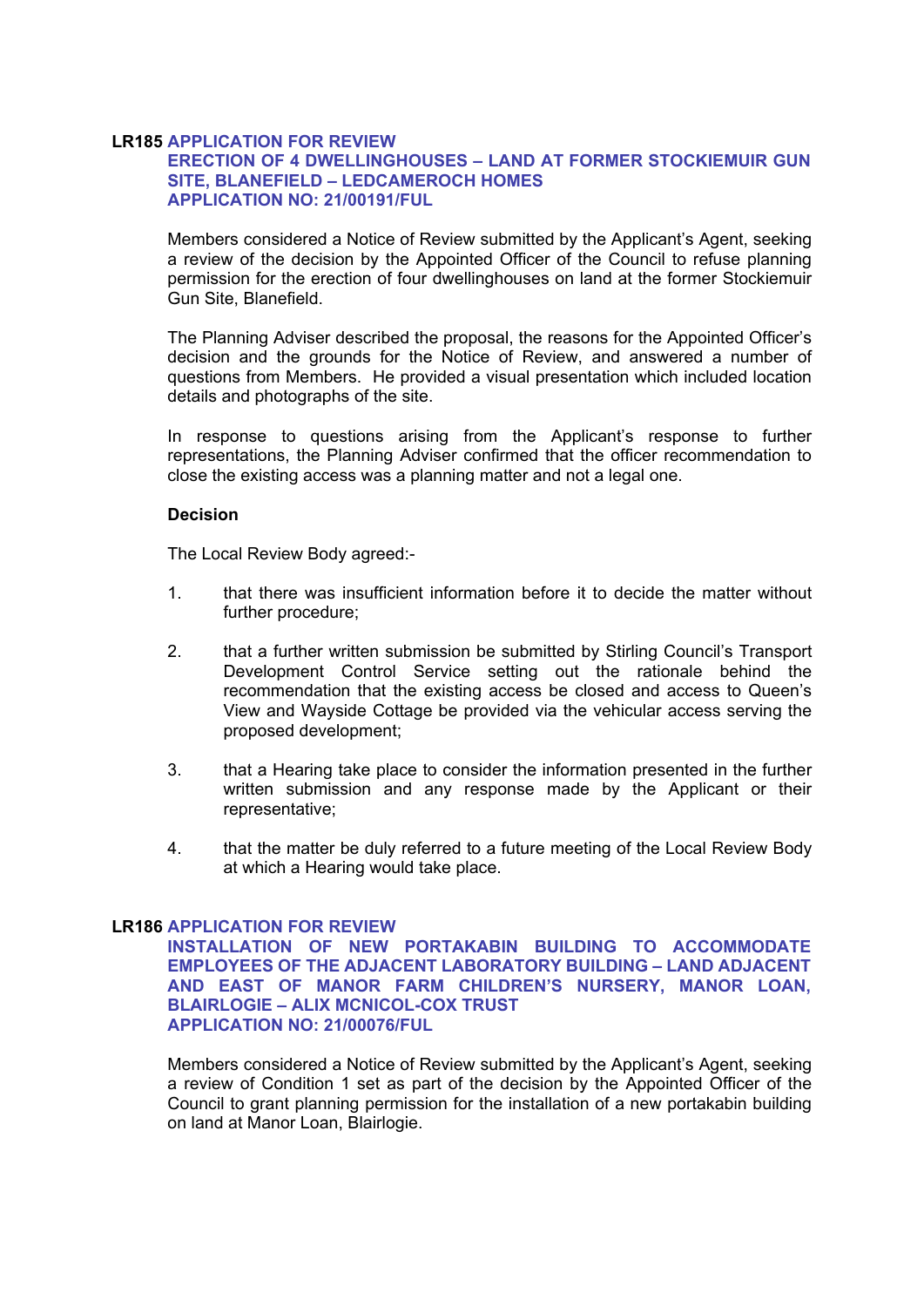Condition 1 read as follows:-

*"Temporary Permission: That the approval of the proposed building shall cease on or before 30th April 2026 at which date, the building shall be removed and the land restored to its former condition in accordance with a written specification, including a timescale within which the works shall be implemented, to be submitted for the prior written approval of the Planning Authority. The restoration specification shall be submitted within 2 months of the date of this planning permission."* 

The Planning Adviser described the proposal, the reasons for the Appointed Officer's decision and the grounds for the Notice of Review, and answered a number of questions from Members. He provided a visual presentation which included location details and photographs of the site.

#### **Decision**

The Local Review Body agreed:-

- 1. that there was sufficient information before it to decide the matter without further procedure;
- 2. that, having considered the Notice of Review and other supporting documents submitted by the Applicant and the other papers submitted by the Planning Authority and having regard to the whole circumstances, to allow the Review and to overturn Condition 1 attached to planning permission granted on 7 April 2021, for the following reasons:-
	- (a) the original application was not for a temporary building;
	- (b) the design and finish of the now in-situ building was in keeping with its industrial setting;

and subject to the following further conditions:-

- (a) that any trees that had been removed be replaced;
- (b) that a form of screen planting be put in place;
- 3. to remit to officers to prepare and issue the Decision Notice.

# **LR187 APPLICATION FOR REVIEW**

**ERECTION OF 5 NO. HOLIDAY ACCOMMODATION UNITS, OFFICE, CAFÉ AND TOILETS (RETROSPECTIVE) – DRUMBRAE FARM, PENDREICH ROAD, BRIDGE OF ALLAN – SUSAN DICKSON APPLICATION NO: 20/00685/FUL** 

Members considered a Notice of Review submitted by the Applicant's Agent, seeking a review of the decision by the Appointed Officer of the Council to refuse planning permission for the erection of holiday accommodation units, etc. (retrospective) at Drumbrae Farm Pendreich Road Bridge Of Allan